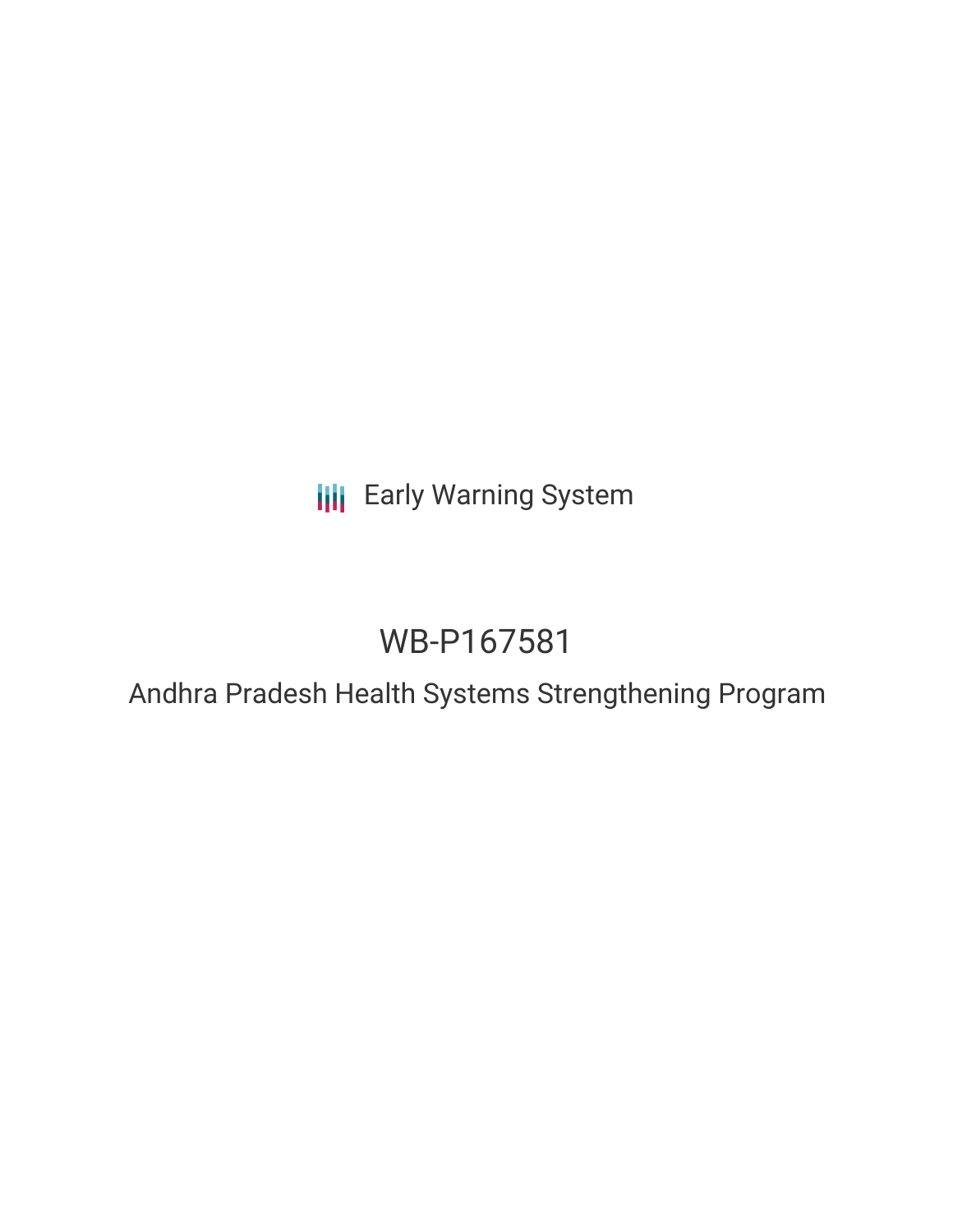

#### **Quick Facts**

| <b>Countries</b>               | India                                    |
|--------------------------------|------------------------------------------|
| <b>Specific Location</b>       | Andhra Pradesh                           |
| <b>Financial Institutions</b>  | World Bank (WB)                          |
| <b>Status</b>                  | Proposed                                 |
| <b>Bank Risk Rating</b>        | B                                        |
| <b>Voting Date</b>             | 2019-05-30                               |
| <b>Borrower</b>                | Government of India                      |
| <b>Sectors</b>                 | Education and Health, Law and Government |
| <b>Investment Type(s)</b>      | Loan                                     |
| <b>Investment Amount (USD)</b> | \$327.67 million                         |
| <b>Project Cost (USD)</b>      | \$468.10 million                         |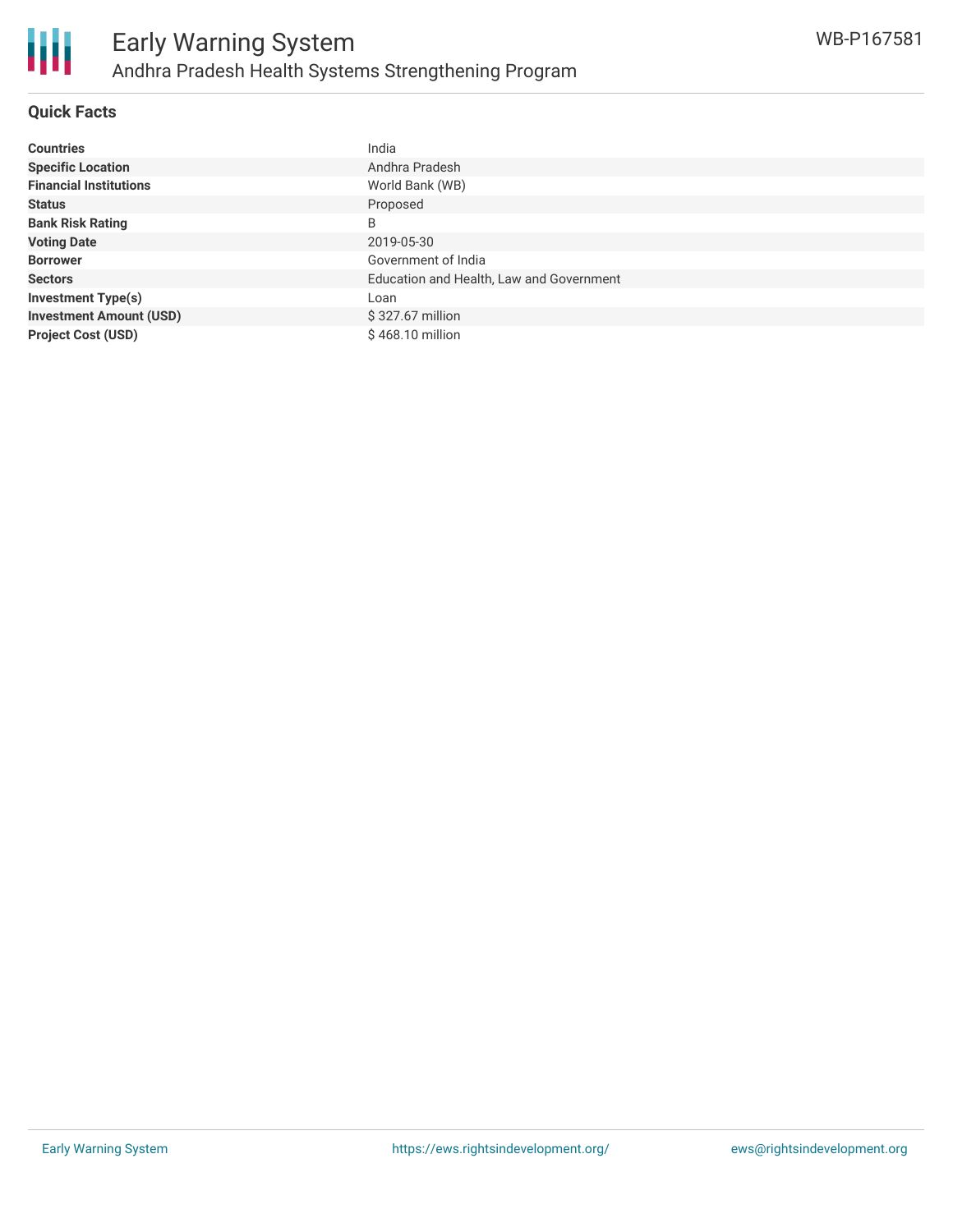

## **Project Description**

According to the bank website, "the Project will support the Andhra Pradesh government implement selected key intervention areas of its health sector strategy, as a component of its larger strategy "Vision 2029" for the economic and social development of the state."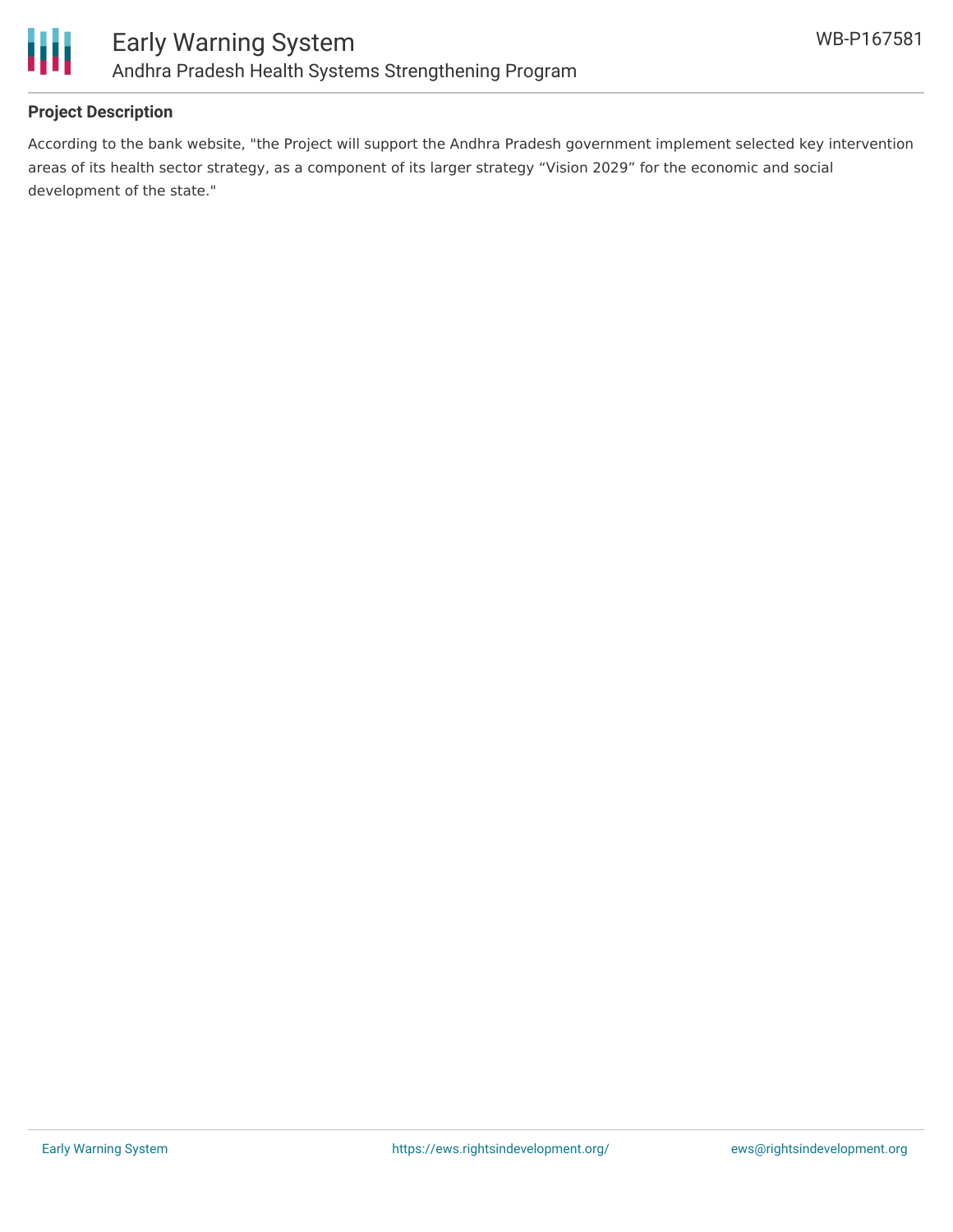

## **Investment Description**

World Bank (WB)

Co-financing:

Local governments US\$ 140.43 million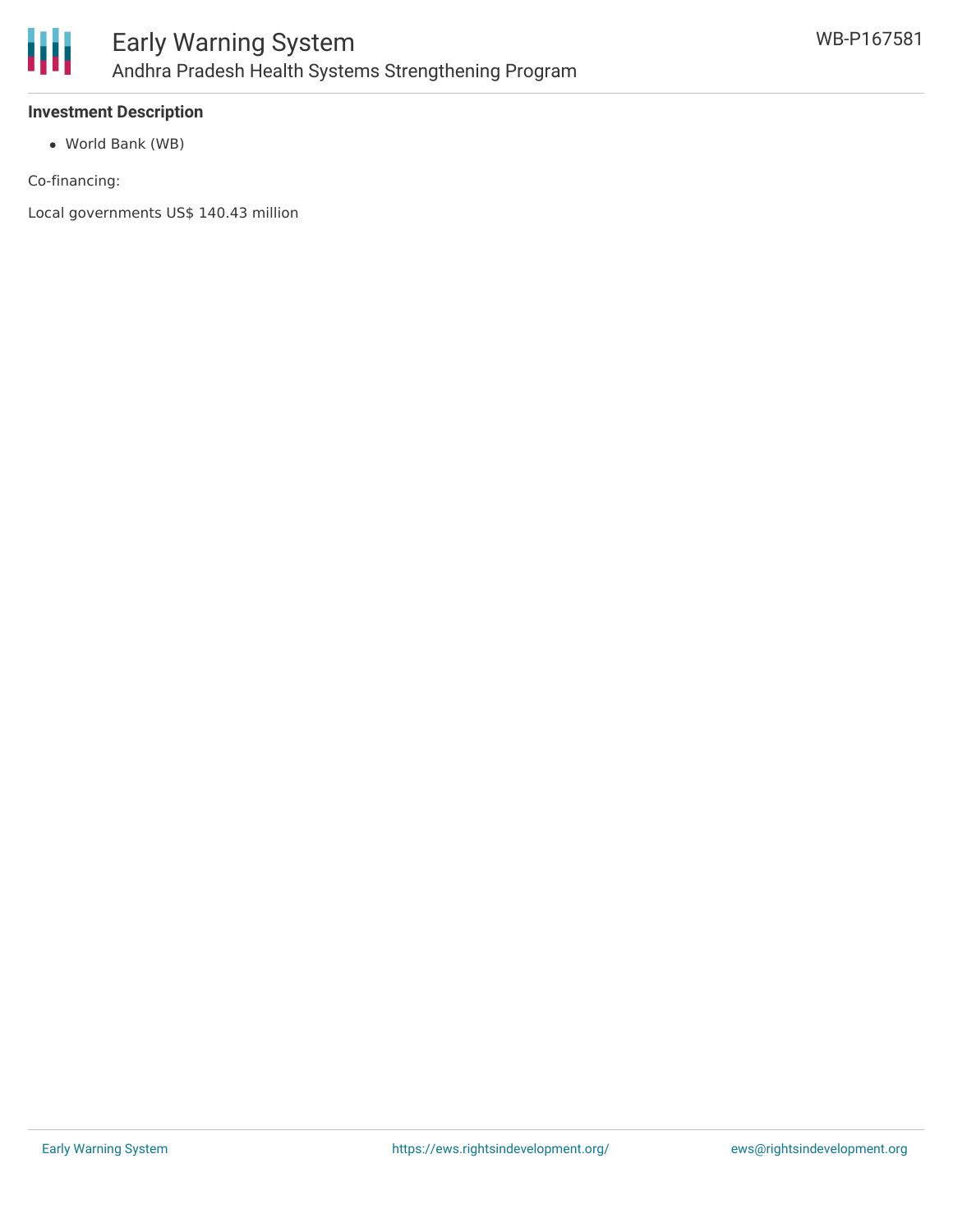

#### **Contact Information**

**World Bank** Mohini Kak Health Specialist

#### **Borrower/Client/Recipient**

Ministry of Finance Bandana Preyashi Director [bandana.preyashi@gov.in](mailto:bandana.preyashi@gov.in)

#### **Implementing Agencies**

Health, Medical and Family Welfare Department Dr. Poonam Malakondiah Principal Secretary prl.secy.hmfwap@gmail.com **ACCOUNTABILITY MECHANISM OF WORLD BANK**

The World Bank Inspection Panel is the independent complaint mechanism and fact-finding body for people who believe they are likely to be, or have been, adversely affected by a World Bank-financed project. If you submit a complaint to the Inspection Panel, they may investigate to assess whether the World Bank is following its own policies and procedures for preventing harm to people or the environment. You can contact the Inspection Panel or submit a complaint by emailing ipanel@worldbank.org. You can learn more about the Inspection Panel and how to file a complaint at: <http://ewebapps.worldbank.org/apps/ip/Pages/Home.aspx> .